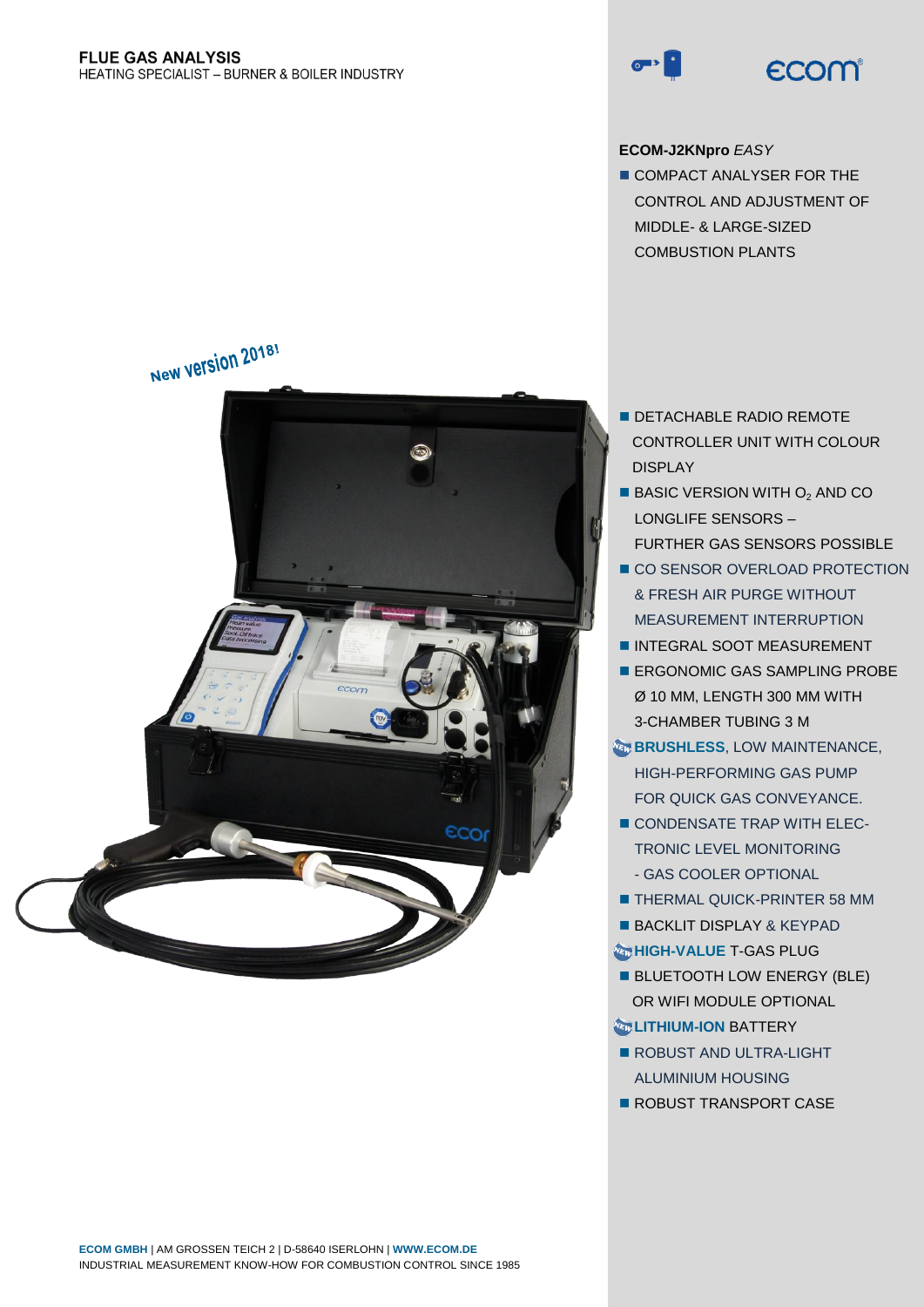# **FLUE GAS ANALYSIS**

# HEATING PROFESSIONAL - BURNER & BOILER INDUSTRY ECOM-J2KNpro EASY



**@ 0 % 8 Q \* 5 B** 

✔ = Standard<br>● = Option

 $\circ$ 

| <b>MEASUREMENT</b>                                                                                               | <b>RANGE</b>    | <b>RESOLUTION</b> | <b>ACCURACY</b>                                                                             |           |
|------------------------------------------------------------------------------------------------------------------|-----------------|-------------------|---------------------------------------------------------------------------------------------|-----------|
| Maximal amount of gas sensors                                                                                    |                 |                   | *= Higher value prevails                                                                    | 6         |
| O <sub>2</sub>                                                                                                   | 021%            | $0.1$ vol.%       | $\pm$ 0.3 vol. %                                                                            | ✓         |
| CO ppm (H <sub>2</sub> -comp.)                                                                                   | $04000$ ppm     | 1 ppm             | ± 20 ppm / 5% of measured value*                                                            | ✓         |
| $CO$ ppm ( $H_2$ -comp.)                                                                                         | $010.000$ ppm   | 1 ppm             | ± 20 ppm / 5% of measured value*                                                            |           |
| CO ppm (n. H <sub>2</sub> -comp.)                                                                                | $020.000$ ppm   | 1 ppm             | ± 40 ppm / 10% of measured value*                                                           | $\bullet$ |
| CO <sub>%</sub>                                                                                                  | $063.000$ ppm   | 5 ppm             | ± 100 ppm / 10% of measured value*                                                          |           |
| <b>NO</b>                                                                                                        | $05000$ ppm     | 1 ppm             | $\pm$ 5 ppm / 5% of measured value*                                                         |           |
| NO Low                                                                                                           | $0500$ ppm      | $0,1$ ppm         | ± 5 ppm / 5% of measured value*                                                             |           |
| NO <sub>2</sub>                                                                                                  | $01000$ ppm     | 1 ppm             | $\pm$ 5 ppm / 5% of measured value* $(1)$                                                   |           |
| $NO2$ Low                                                                                                        | $0100$ ppm      | $0,1$ ppm         | $\pm$ 5 ppm / 5% of measured value* $(1)$                                                   |           |
| SO <sub>2</sub>                                                                                                  | $05000$ ppm     | 1 ppm             | $\pm$ 5 ppm / 5% of measured value* (1)                                                     |           |
| $SO2$ Low                                                                                                        | $0100$ ppm      | $0,1$ ppm         | $\pm$ 5 ppm / 5% of measured value* $(1)$                                                   |           |
| H <sub>2</sub>                                                                                                   | $02000$ ppm     | 1 ppm             | ± 10 ppm / 5 % of measured value*                                                           |           |
| H <sub>2</sub>                                                                                                   | $020.000$ ppm   | 1 ppm             | ± 100 ppm or 5 % of measured value*                                                         |           |
| $H2S$ ppm                                                                                                        | $01000$ ppm     | 1 ppm             | $± 10$ ppm / 5 % of measured value*                                                         | $\bullet$ |
| CxHx (catalytic)                                                                                                 | 04%             | 0,01 vol.%        |                                                                                             | $\bullet$ |
| T-Gas                                                                                                            | $0500^{\circ}C$ | 1°C               | $\pm 2^{\circ}$ C (0-125°C) $\pm 3^{\circ}$ C (125-250°C) $\pm 4^{\circ}$ C (250-500°C)     | ✓         |
| T-Air                                                                                                            | $099^{\circ}C$  | $1^{\circ}$ C     | ± 1°C                                                                                       | ✓         |
| Pressure / $\Delta P$                                                                                            | $± 100$ hPa     | 0,01 hPa          | ± 2%                                                                                        | ✓         |
| Soot (integral)                                                                                                  | 09              |                   |                                                                                             | ✓         |
| <b>CALCULATION</b>                                                                                               |                 |                   | <b>RANGE</b>                                                                                |           |
| CO <sub>2</sub>                                                                                                  |                 |                   | 0CO <sub>2</sub> max                                                                        | ✓         |
| Combustion efficiency (ETA)                                                                                      |                 |                   | 0120%                                                                                       | ✓         |
| Excess air (Lambda)                                                                                              |                 |                   | >1                                                                                          | ✓         |
| Losses                                                                                                           |                 |                   | 0100%                                                                                       | ✓         |
| $CO(U)$ undiluted                                                                                                |                 |                   | x ppm                                                                                       | ✓         |
| Dew point                                                                                                        |                 |                   | x°C                                                                                         | ✓         |
| mg/m <sup>3</sup>                                                                                                |                 |                   | x mg/m <sup>3</sup>                                                                         | ✓         |
| mg/kWh<br>$O2$ reference                                                                                         |                 |                   | x mg/kWh<br>$x\%O2$                                                                         | ✓<br>✓    |
| <b>GAS SAMPLING   GAS TEMPERATURE MEASUREMENT</b>                                                                |                 |                   |                                                                                             |           |
|                                                                                                                  |                 |                   |                                                                                             | ✓         |
| $\blacksquare$<br>Sampling probe (SB), heated 300 mm (1 ft.), $\varnothing$ 10 mm, with thermocouple<br>$\bf(2)$ |                 |                   | ✓                                                                                           |           |
| 3-chamber sampling tubing 3 m (10 ft.)                                                                           |                 |                   |                                                                                             | $\bullet$ |
| NOx tubing with Teflon sleeve                                                                                    |                 |                   | 3                                                                                           |           |
| Fixation cone with Teflon protective ring and stainless steel tip                                                |                 |                   |                                                                                             | ✓         |
| High-value T-Gas plug                                                                                            |                 |                   |                                                                                             |           |
| <b>COMBUSTION AIR SENSOR</b>                                                                                     |                 |                   |                                                                                             |           |
|                                                                                                                  |                 |                   | T-Room sensor (PT 2000) L = 10 cm (3.9 in.), cable ca. 3 m (10 ft.), magnet fixation & cone | ✓         |
| <b>DATA INDICATION / INPUT</b>                                                                                   |                 |                   |                                                                                             |           |
| Detachable monitoring/controlling module<br>Frequency 868 MHz, coverage by free sight approx. 70 m (70 yds.)     |                 |                   | $\overline{A}$                                                                              |           |
| With magnet on the back for positioning at metal surfaces                                                        |                 |                   |                                                                                             |           |
|                                                                                                                  |                 |                   | 6<br>LCD colour display 78 x 58 cm, 320 x 240 dots, backlit, graphic-/zoom-capable          |           |
| Keypad with alphanumerical input function                                                                        |                 |                   | $\left( 6\right)$                                                                           |           |
| <b>DATA PRINTOUT</b>                                                                                             |                 |                   |                                                                                             |           |
| Integral thermal quick-printer, paper width 58 mm (2.2 in.)                                                      |                 |                   | $\left( 7\right)$                                                                           |           |
| Matrix printer 58 mm (2.2 in.) - instead of thermal printer                                                      |                 |                   |                                                                                             |           |
| Address on protocol changeable by user (via keypad)                                                              |                 |                   |                                                                                             |           |
| <b>DATA PROCESSING</b>                                                                                           |                 |                   |                                                                                             |           |
| Slot for MM card; data logger function                                                                           |                 |                   |                                                                                             |           |
| Interface Bluetooth Classic                                                                                      |                 |                   |                                                                                             |           |
| Interface Bluetooth Low Energy (BLE)                                                                             |                 |                   |                                                                                             |           |
| Interface Wi-Fi                                                                                                  |                 |                   |                                                                                             |           |
| Data exchange with gratis ecom <sup>®</sup> PC software MiniDV, DAS.NT.2, DAS 5.01                               |                 |                   |                                                                                             |           |
| Receiving capability for diagnostic data collected by ecom-AK (optional)                                         |                 |                   | ✓                                                                                           |           |
| <b>CONNECTIONS</b>                                                                                               |                 |                   |                                                                                             |           |
| Multi-function interface                                                                                         |                 |                   |                                                                                             |           |
| USB interface for data transfer                                                                                  |                 |                   |                                                                                             |           |
| Analog outputs                                                                                                   |                 |                   |                                                                                             |           |
| <b>MEASUREMENT GAS PREPARATION</b>                                                                               |                 |                   |                                                                                             |           |
| Extra-quick gas transport (quick availability of measurement data)                                               |                 |                   |                                                                                             | ✓         |
|                                                                                                                  |                 |                   |                                                                                             |           |

| <b>ECOM-J2KNpro EASY   ALTERNATIVE</b>                                                                                      |
|-----------------------------------------------------------------------------------------------------------------------------|
| ecom-J2KNpro Easy, as 108001, but with GAS<br>COOLER and automatic condensation evacuation,<br>instead of condensation trap |
| Item no. 108002                                                                                                             |
| ecom-J2KNpro Easy, as 108001, but with MATRIX<br>PRINTER - INSTEAD OF THERMAL PRINTER                                       |
| Item no. 108003                                                                                                             |
| ecom-J2KNpro Easy, as 108001, but with MATRIX<br>PRINTER and GAS COOLER                                                     |
| Item no. 108004                                                                                                             |
| <b>GAS SENSORS   OPTIONS</b>                                                                                                |
| NO MEASUREMENT, 0-5000 PPM                                                                                                  |
| (Item no. 101500)                                                                                                           |
| NO MEASUREMENT, LOW 0-500 PPM                                                                                               |
| (Item no. 101501)                                                                                                           |
| NO <sub>2</sub> MEASUREMENT, 0-1000 PPM <sup>(1)</sup>                                                                      |
| (Item no. 101502)                                                                                                           |
| NO <sub>2</sub> MEASUREMENT, LOW 0-100 PPM (1)                                                                              |
| (Item no. 101503)                                                                                                           |
| SO <sub>2</sub> MEASUREMENT, 0-5000 PPM <sup>(1)</sup>                                                                      |
| (Item no. 101504)                                                                                                           |
| SO <sub>2</sub> MEASUREMENT, LOW 0-100 PPM <sup>(1)</sup>                                                                   |
| (Item no. 107051)                                                                                                           |
| CO% MEASUREMENT, 0-63.000 PPM <sup>(2)</sup>                                                                                |
| (Item no. 101505)                                                                                                           |
| CO 0-20.000 PPM (NON H <sub>2</sub> -COMP.), instead of H <sub>2</sub> -                                                    |
| compensated                                                                                                                 |
| (Item no. 108313)                                                                                                           |
| $C_xH_y$ 0-4% VOL, CATALYTIC                                                                                                |
| (Item no. 101561)                                                                                                           |
| H <sub>2</sub> MEASUREMENT 0-2000 PPM (VIA CO SENSOR)                                                                       |
| (Item no. 101655)                                                                                                           |
| H <sub>2</sub> MEASUREMENT 0-20.000 PPM                                                                                     |
| (Item no. 107433) – in case $H_2S$ also ordered.<br>(Item no. 107434)                                                       |
| $H_2$ S MEASUREMENT 0-1000 PPM (CH <sub>4</sub> FILTER)                                                                     |
| (Item no. 103401)                                                                                                           |
| <sup>(1)</sup> Gas cooler and NOx tubing recommended                                                                        |
| <sup>(2)</sup> Additional filtering recommended                                                                             |
| <b>GAS COOLER OPTION</b>                                                                                                    |
| GAS COOLER with automatic condensation evacua-                                                                              |
| tion, instead of condensation trap                                                                                          |
| (Item no. 108132)                                                                                                           |
|                                                                                                                             |

(1) Guaranteed by use of NOx sampling tubing.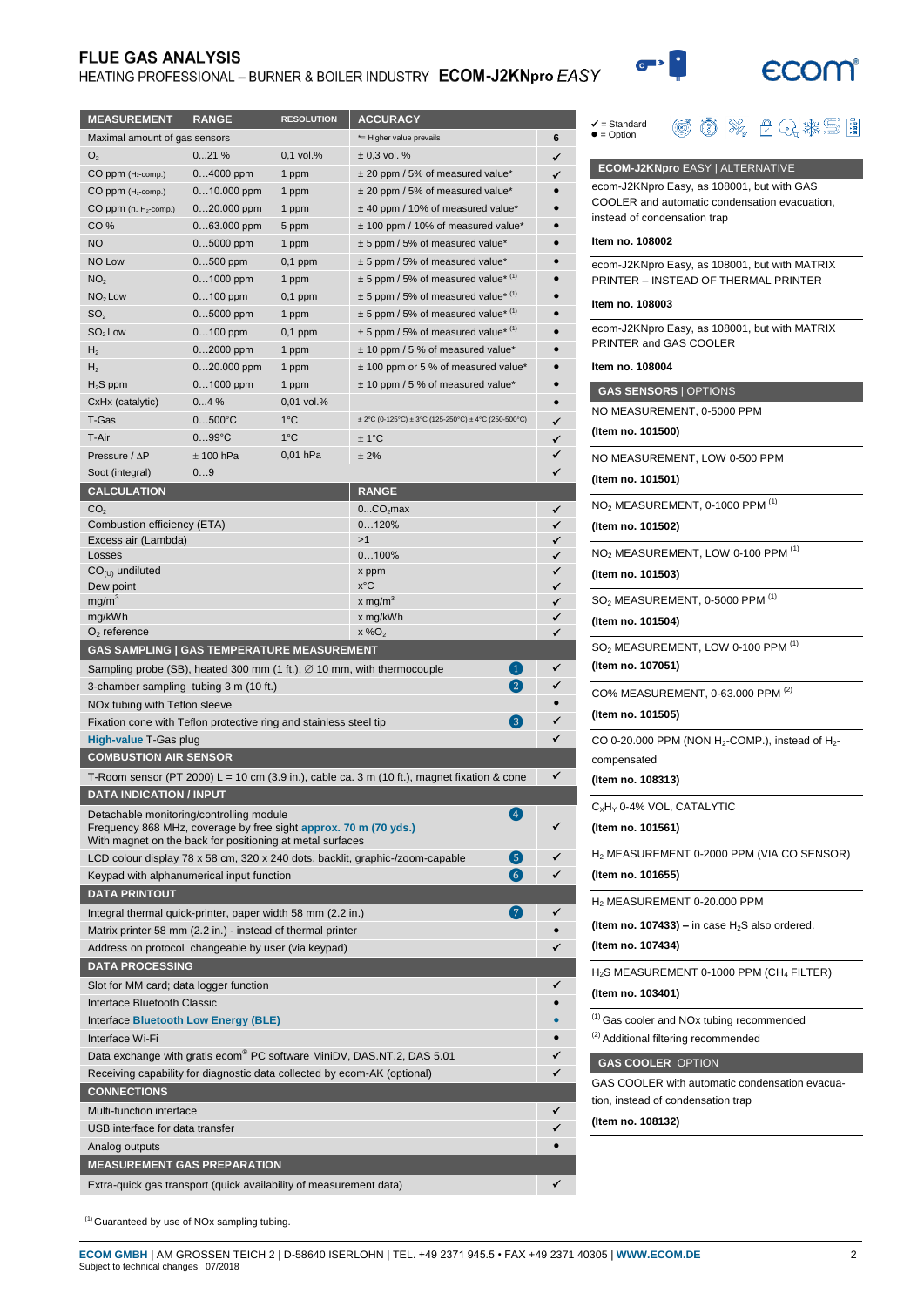# **FLUE GAS ANALYSIS**

# HEATING PROFESSIONAL - BURNER & BOILER INDUSTRY ECOM-J2KNpro EASY



| <b>MEASUREMENT GAS PREPARATION</b>                                                                                                                                                                                                                                                                                        |   |
|---------------------------------------------------------------------------------------------------------------------------------------------------------------------------------------------------------------------------------------------------------------------------------------------------------------------------|---|
| High-performing gas pump, brushless, low-maintenance                                                                                                                                                                                                                                                                      | ✓ |
| $\left( 8 \right)$<br>Condensation trap with electronic monitoring and integral particle filter                                                                                                                                                                                                                           |   |
| Gas cooler with electronic monitoring and automatic condensation evacuation                                                                                                                                                                                                                                               |   |
| <b>POWER SUPPLY</b>                                                                                                                                                                                                                                                                                                       |   |
| Mains power operation: power pack 230 V / 50 Hz~; Lithium-ion battery 7,2 V / 11,6 Ah                                                                                                                                                                                                                                     | ✓ |
| Mains power cord length approx. 2.3 m (7.5 ft.)                                                                                                                                                                                                                                                                           | ✓ |
| Helix mains power cord (instead of straight style)                                                                                                                                                                                                                                                                        |   |
| Lithium-ion battery $7,2 \vee 9$ Ah with long-operation time                                                                                                                                                                                                                                                              |   |
| <b>OPERATION SAFETY</b>                                                                                                                                                                                                                                                                                                   |   |
| Heated gas channel plate for avoidance of moisture formation                                                                                                                                                                                                                                                              | ✓ |
| Internal air pressure sensor (range 300 to 1100 hPa)                                                                                                                                                                                                                                                                      | ✓ |
| Temperature trend indication for stream core search                                                                                                                                                                                                                                                                       | ✓ |
| Automatic self-test during calibration phase                                                                                                                                                                                                                                                                              |   |
| Automatic CO switch-off (= sensor protection & prolongation of life span)<br>Fresh air purge w/o. measurement interruption (= other values measured w/o. time loss)                                                                                                                                                       |   |
| Fresh air purge after operation                                                                                                                                                                                                                                                                                           | ✓ |
| Pressure-compensated gas channel plate (optimized gas flow w/o. pressure fluctuation)                                                                                                                                                                                                                                     | ✓ |
| Flow meter for optical control of pump performance                                                                                                                                                                                                                                                                        | ✓ |
| Electronic condensation monitoring                                                                                                                                                                                                                                                                                        |   |
| Longlife sensors                                                                                                                                                                                                                                                                                                          |   |
| <b>g</b><br>Separate LCD display for monitoring & indication of operation stands<br>of several elements like pump, probe heating, radio transfer quality as well as<br>display of error messages. Electronic flow meter and monitoring.<br>Automatic instrument switch-off by decreasing & insufficient pump performance. |   |
| 10<br>Toxic pollutants filter (NOx/SO <sub>2</sub> ) for CO sensor                                                                                                                                                                                                                                                        |   |
| <b>TRANSPORT</b>                                                                                                                                                                                                                                                                                                          |   |
| M<br>Robust aluminium-framed transport case                                                                                                                                                                                                                                                                               |   |
| Comfort shoulder carrying strap                                                                                                                                                                                                                                                                                           |   |
| Connection pieces for easy docking of optional undercase                                                                                                                                                                                                                                                                  |   |
| Undercase                                                                                                                                                                                                                                                                                                                 |   |
| Alternative case size                                                                                                                                                                                                                                                                                                     |   |
| DIMENSIONS   WEIGHT   OTHERS                                                                                                                                                                                                                                                                                              |   |
| Dimensions (W x H x D): approx. 440 x 315 x 250 mm (17.3 x 12.4 x 9.8 in.)                                                                                                                                                                                                                                                |   |
| Weight: approx. 12 kg (26.4 pd.)                                                                                                                                                                                                                                                                                          |   |
| Calibration certificate, issued after instrument calibration into calibration chamber                                                                                                                                                                                                                                     |   |
| TUV-tested and -approved acc. to 1. BImSchV and EN 50379-2                                                                                                                                                                                                                                                                |   |
| Aluminium housing with 10 years guarantee                                                                                                                                                                                                                                                                                 | ✓ |
| Admissible ambient temperature: $+5+40^{\circ}$ C; max. 90 % rH, non-condensing                                                                                                                                                                                                                                           |   |
| Admissible storage temperature: -20 +50°C                                                                                                                                                                                                                                                                                 |   |
| Fuel types: up to maximal 16 possible                                                                                                                                                                                                                                                                                     |   |

# **PRINTER** | OPTION

MATRIX PRINTER (instead of thermal printer) For a long-lasting and non-fading documentation of the measurement values

#### **(Item no. 108172)**

**RADIO CONNECTION** | ACCESSORY & OPTION

# **CONNECTION CABLE BASIC/CONTROL MODULE**

- In case of slight disturbed radio transfer
- Length approx. 10 m (30 ft.)

**Item no. 55604**

#### **RADIO TRANSFER AMPLIFICATION**

Recommended by difficult or heavily disturbed radio transfer

• Optional foldable antenna at basic module, direct equipment

**(Item no. 108207)**

**POWER SUPPLY** | OPTION

**HELIX MAINS POWER CABLE** (inst. straight style) By longer distance between measurement point and power source

#### **(Item no. 104461)**

| <b>CONSUMABLES   FOR STOCK</b>      |                 |
|-------------------------------------|-----------------|
| Fine dust filter (pack of 10 pcs)   | Item no. 100568 |
| Thermal printer paper roll          | Item no. 50513  |
| Matrix printer paper roll           | Item no. 51596  |
| Soot filter paper (pack of 200 pcs) | Item no. 50515  |
| Soot filter                         | Item no. 50508  |
| NOx/SO <sub>2</sub> filter, large   | Item no. 52169  |



Recommended interval for check/maintenance: 1 year

**Item no. 108001**

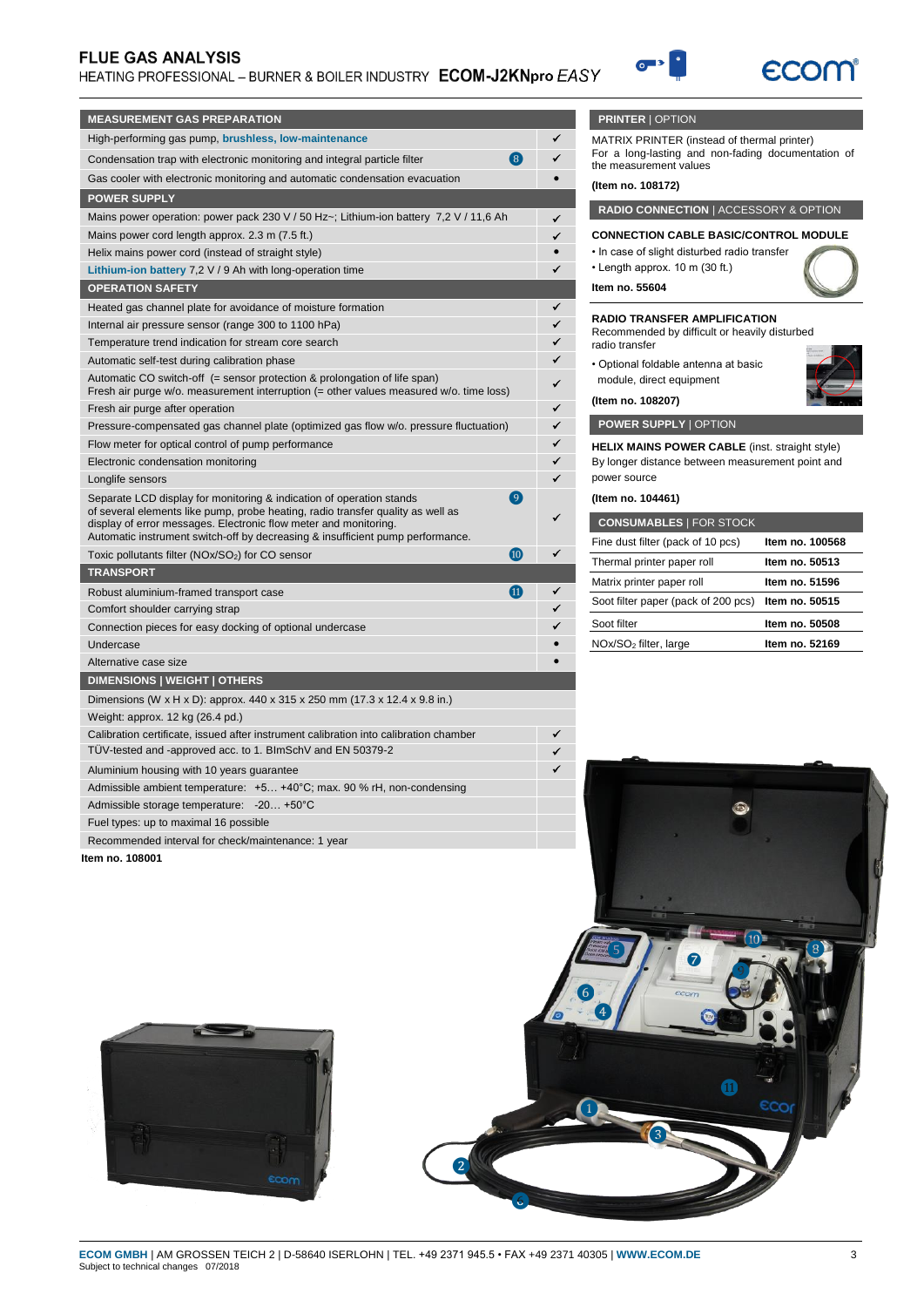# **FLUE GAS ANALYSIS** HEATING PROFESSIONAL - BURNER & BOILER INDUSTRY ECOM-J2KNpro EASY

## **SAMPLING SYSTEM** | ALTERNATIVE **GRIP, PROBE TIP SB Ø 10 MM, CONE**

| LENGTH 350 MM (1.15 FT) Item no. 107513 <sup>(1)</sup> |                                |
|--------------------------------------------------------|--------------------------------|
| LENGTH 500 MM (1.6 FT)                                 | Item no. 107515 $(1)$          |
| LENGTH 700 MM (2.3 FT)                                 | Item no. 107516 <sup>(1)</sup> |
| LENGTH 1000 MM (3.2 FT)                                | Item no. 107517 <sup>(1)</sup> |
| LENGTH 1500 MM (4.9 FT.)                               | Item no. 107518 <sup>(1)</sup> |

## **HIGH-TEMPERATURE PROBE TIP Ø 10 MM**

|                                | LENGTH 750 MM (2.4 FT.) Item no. 101183 <sup>(1)</sup>    |
|--------------------------------|-----------------------------------------------------------|
|                                | LENGTH 1000 MM (3.2 FT.) Item no. 30001303 <sup>(1)</sup> |
|                                | LENGTH 1500 MM (4.9 FT.) Item no. 101608 <sup>(1)</sup>   |
| Application range up to 1100°C |                                                           |

With high temperature cone Ø 10 mm

| <b>3-CHAMBER TUBING WITH ODU PLUG</b> |                                |  |
|---------------------------------------|--------------------------------|--|
| LENGTH 5,0 M (16.4 FT.)               | Item no. 106914 $(1)$          |  |
| LENGTH 10,0 M (32.8 FT.)              | Item no. 106915 <sup>(1)</sup> |  |

| NO <sub>x</sub> TUBING, 3-CHAMBER, WITH ODU PLUG <sup>(1)</sup> |                                |
|-----------------------------------------------------------------|--------------------------------|
| LENGTH 3,5 M (11.5 FT.)                                         | Item no. 106931 <sup>(1)</sup> |
| LENGTH 5,0 M (16.4 FT.)                                         | Item no. 106932 <sup>(1)</sup> |
| LENGTH 10,0 M (16.4 FT.)                                        | Item no. 107362 <sup>(1)</sup> |

## **SAMPLING SYSTEM** | ACCESSORIES

## **PROTECTION BAG**

For probe tips (all types) up to 750 mm (2.4 ft.)

- Material: fabrics
- 
- Dimensions: approx. 86 x 7.5 x 3 cm (33.8 x 2.9 x 1.1 in.)
- Weight: approx. 350 g (12.3 oz.)

## **Item no. 55991**

### **FLEXIBLE PROBE TIP**  $\varnothing$  **8 MM**

For measurements at hardly accessible measurement openings

- With fixation cone, special version
- Flexible tubing
- Thermocouple
- Tip screwable on probe grip SB/SU style
- Length 400 mm

## **Item no. 102353 (1)**

## **HEAT PROTECTION SHIELD**

- For probe tips SB/SU Ø 10 mm
- Material: AlMg<sup>3</sup>. Hole Ø 10 mm, with knurled screw • Dimensions: approx. 195 x 120 x 1.5 mm
- (7.6 x 4.7 x 0.05 in.)
- Weight: approx. 90 g (3.1 oz.)
- **Item no. 101527**

 $<sup>(1)</sup>$  Because of its length this item is not storable in the standard case.</sup> For transport purposes, it must be detached and stowed separately.

# **DATA RECORDING / DATA TRANSFER**

**MM CARD 2 GB**

**Item no. 102469**

## **DATA CABLE USB, ANALYSER -> PC**

- For data transfer to PC
- Length approx. 2 m (6.5 ft.)

**Item no. 55818**

## **RADIO INTERFACE BOX**

For online transfer, with USB connection (PC-side). Not suitable for DAS 5 program

**Item no. 1050060**

## **BLUETOOTH OPTION LOW ENERGY (BLE)**

**Transfer / Recording of measurement values**

*Remark: Option cannot be installed simultaneously to Wi-Fi option.*

**(Item no. 108192)**

**WI-FI OPTION V1,** Direct equipment For use of APP "Remote display" *Remark: Option cannot be installed simultaneously to Bluetooth option.*

## **(Item no. 108193)**

### **APP "REMOTE DISPLAY" FOR ECOM ANALYSERS**

- currently available in Chinese, Danish, Dutch, English, French, German and Swedish -









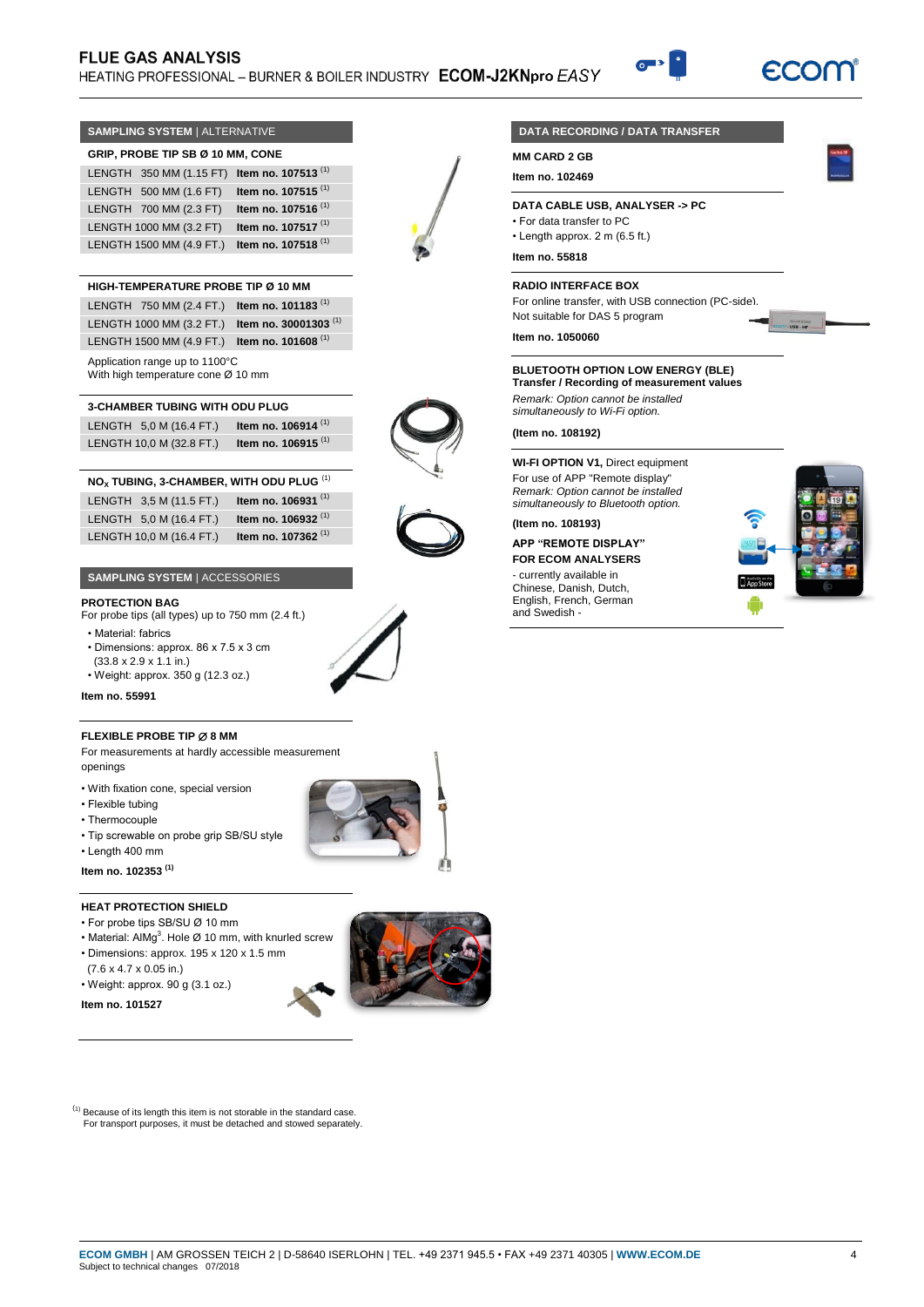# **FLUE GAS ANALYSIS**

HEATING PROFESSIONAL - BURNER & BOILER INDUSTRY ECOM-J2KNpro EASY



### **TRANSPORT** | ACCESSORIES & ALTERNATIVES

#### **UNDERCASE**

Additional stowage for accessories/small parts

• Dimensions: approx. 440 x 100 x 250 mm (17.3 x 3.9 x 10 in.)



• With fixation for trolley (item no. 101274)

#### **Item no. 106720**

#### **TRANSPORT CASE,** LARGER VERSION (TYPE EXPERT, IN, INS)

- Instead of standard case
- Dim. (W x D x H): approx. 510 x 250 x 330 mm (20 x 9.8 x 12.9 in.)
- Weight: empty, approx. 4.0 kg (8.8 pd.)

#### **(Item no. 108802)**

**UNDERCASE** FOR TRANSPORT CASE TYPE EXPERT, IN, INS

- Additional stowage for accessories/small parts
- Dim. (W x D x H): approx. 510 x 250 x 130 mm
- (20 x 9.8 x 5.1 in.)
- Weight: approx. 1.6 kg (3.5 pd.)
- With fixation fro trolley (item no. 101274)

# **Item no. 106721**

#### **TROLLEY**

For fixation at undercases of the J2KNpro range **Item no. 101274**

# **INDOOR CASE**

Enables the instrument operation also by closed lid (max. 1 hour; surrounding temperature max. 45°C).

- With swivelling carrying bow
- Without counter-parts for undercase fixation
- Lateral opening with pivoting flap for dust protection when instrument at rest
- Opening suitable for 3-chamber or NOx tubing

*Not suitable for outdoor applications.*

#### **(Item no. 108803)**

#### **OUTDOOR TRANSPORT CASE SET \*** Special version for outdoor applications (IP 43)

- Enables the instrument operation also by closed lid.
- With lateral out-leading for 3-chamber or NO<sub>x</sub> tubing • Dim. Case (W x D x H): approx. 510 x 250 x 310 mm
- (20 x 9.8 x 12.2 in.) • Weight main case: approx. 4.5 kg (9.9 pd.) - empty
- Dim. subcase (W x D x H): ca. 510 x 250 x 130 mm
- (20 x 9.8 x 5.1 in.)
- Weight subcase : approx. 1.0 kg (2.2 pd.) empty)
- Trolley: approx. 1.0 kg (2.2 pd.)
- Dimensions complete: approx. 510 x 250 x 520 mm (20 x 9.8 x 20.4 in.)
- Weight: approx. 6.5 kg (13.3 pd.) empty

#### **(Item no. 108804)**

Sell-out item – Available as long as stock lasts!



## **AT MEASUREMENT | ACCESSORIES**

### **CONTACT SENSOR T-ROOM (PT2000)**

- Range: -20 to 100°C
- Resolution: 0,1°C
- Measurement uncertainty: ± 1°C
- Suitable for pipe Ø up to 100 mm (3.9 in.)
- Cable length: 3 m (10 ft.)

## **Item no. 12019**

## **CONTACT SENSOR T-GAS (NI/CRNI)**

- Range: -20 to 100°C
- Resolution: 0,1°C
- Measurement uncertainty: ± 1°C
- Suitable for pipe Ø up to 100 mm (3.9 in.)
- Cable length: 3 m (10 ft.)

#### **Item no. 106982**

### **FLOW VELOCITY / DYNAMIC PRESSURE**

Internal hardware unit – enables the measurement

(item doesn´t cover any probe of random type)

- Range: 0-50 m / sec
- Accuracy:  $\pm$  0.2 m/s or  $\pm$  1% of measurement value • Resolution: 0.1 m/s

*Data valid by use of Prandtl / Pitot probe (not included in package – available from specialized trade).*

#### **(Item no. 108202)**

#### **DYNAMIC PRESSURE PROBE\***

- Range: up to 3 m / sec
- Accuracy: ± 2.5% of measuring range final value
- Length: approx. 250 mm (9.8 in.)
- Tubing/cable approx. 2.5 m (8.2 ft.) & fixation cone

#### **\*** The offered item is **not** a Pitot tube.

| LENGTH = $250$ mm (9.8 in.)   | Item no. 104118 |
|-------------------------------|-----------------|
| LENGTH = $1000$ mm (39.3 in.) | Item no. 104560 |
| LENGTH = $1500$ mm (59 in.)   | Item no. 105333 |